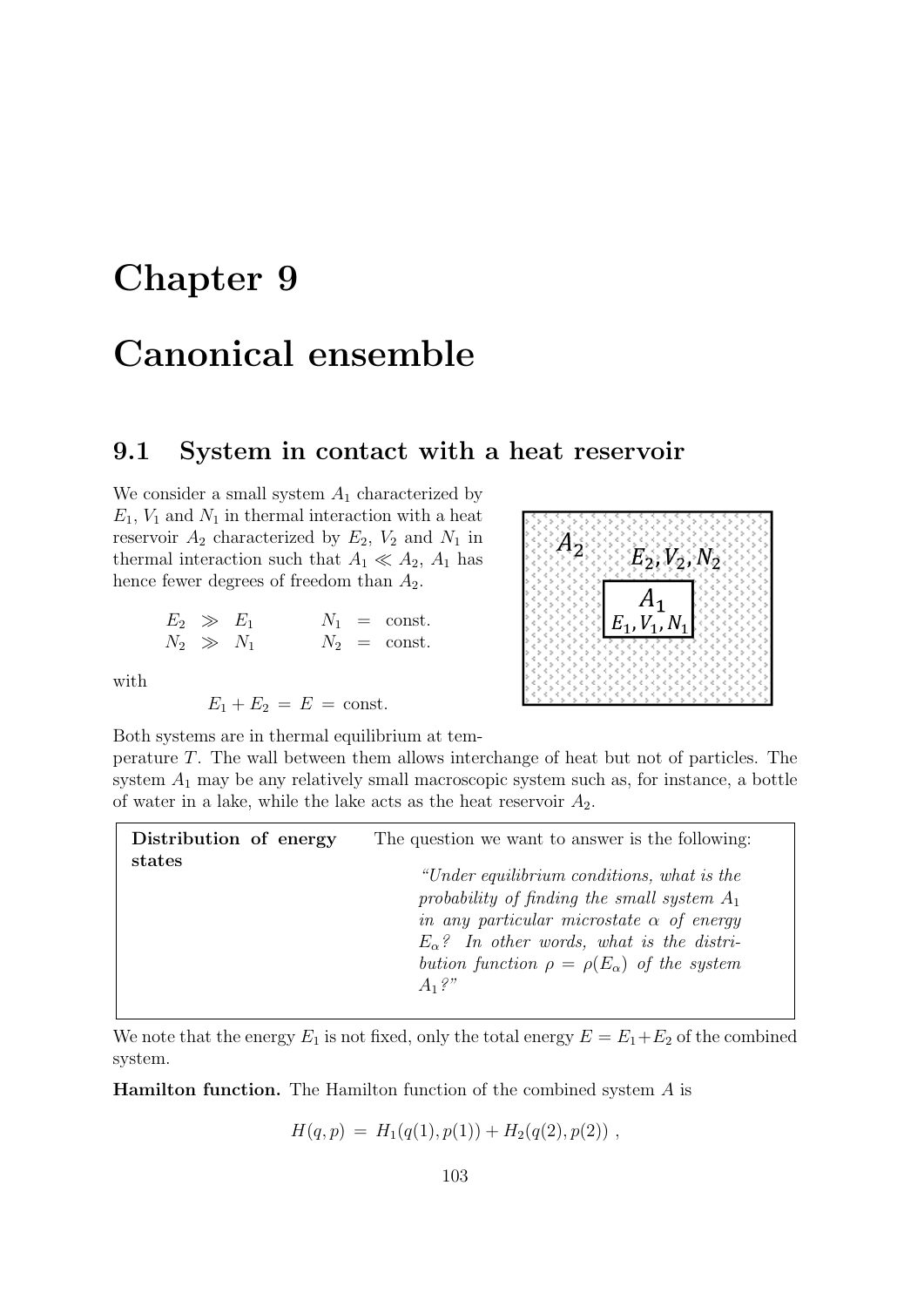were we have used the notation

$$
q = (q(1), q(2)), \qquad p = (p(1), p(2)) .
$$

Microcanonical ensemble of the combined system. Since the combined system A is isolated, the distribution function in the combined phase space is given by the microcanonical distribution function  $\rho(q, p)$ ,

$$
\rho(q,p) = \frac{\delta(E - H(q,p)))}{\int dq \, dp \, \delta(E - H(q,p))}, \qquad \int dq \, dp \, \delta(E - H) = \Omega(E) , \qquad (9.1)
$$

where  $\Omega(E)$  is the density of phase space (8.4).

**Tracing out** A2. It is not the distribution function  $\rho(q, p) = \rho(q(1), p(1), q(2), p(2))$  of the total system A that we are interested in, but in the distribution function  $\rho_1(q(1), p(1))$ of the small system  $A_1$ . One hence needs to trace out  $A_2$ :<sup>\*</sup>

$$
\rho_1(q(1), p(1)) \equiv \int dq(2) dp(2) \rho(q(1), p(1), q(2), p(2))
$$
  
= 
$$
\frac{\int dq(2) dp(2) \delta(E - H_1 - H_2)}{\Omega(E)}
$$
  
= 
$$
\frac{\Omega_2(E - H_1)}{\Omega(E)}.
$$
 (9.2)

where  $\Omega_2(E_2) = \Omega(E - H_1)$  is the phase space density of  $A_2$ .

**Small**  $E_1$  expansion. Now, we make use of the fact that  $A_1$  is a much smaller system than  $A_2$  and therefore the energy  $E_1$  given by  $H_1$  is much smaller than the energy of the combined system:

$$
E_1 \ll E.
$$

In this case, we can approximate (9.2) by expanding the slowly varying logarithm of  $\Omega_2(E_2) = \Omega_2(E - H_1)$  around the  $E_2 = E$  as

$$
\ln \Omega_2(E_2) = \ln \Omega_2(E - H_1) \simeq \ln \Omega_2(E) - \left[ \frac{\partial \ln \Omega_2}{\partial E_2} \right]_{E_2 = E} H_1 + \dots \tag{9.3}
$$

and neglect the higher-order terms since  $H_1 = E_1 \ll E$ .

Derivatives of the entropy. Using (8.14), namely that

$$
S = k_B \ln \left( \frac{\Gamma(E, V, N)}{\Gamma_0} \right) = k_B \ln \left( \frac{\Omega(E)\Delta}{\Gamma_0} \right) , \qquad (9.4)
$$

where  $\Delta$  is the width of the energy shell, we find that derivatives of the entropy like

$$
\frac{1}{T} = \frac{\partial S}{\partial E} = k_B \frac{\partial \ln \Omega(E)}{\partial E}
$$
\n(9.5)

<sup>\*</sup> A marginal distribution function  $p(x) = \int p(x, y) dy$  in generically obtained by tracing out other variables from a joint distribution function  $p(x, y)$ .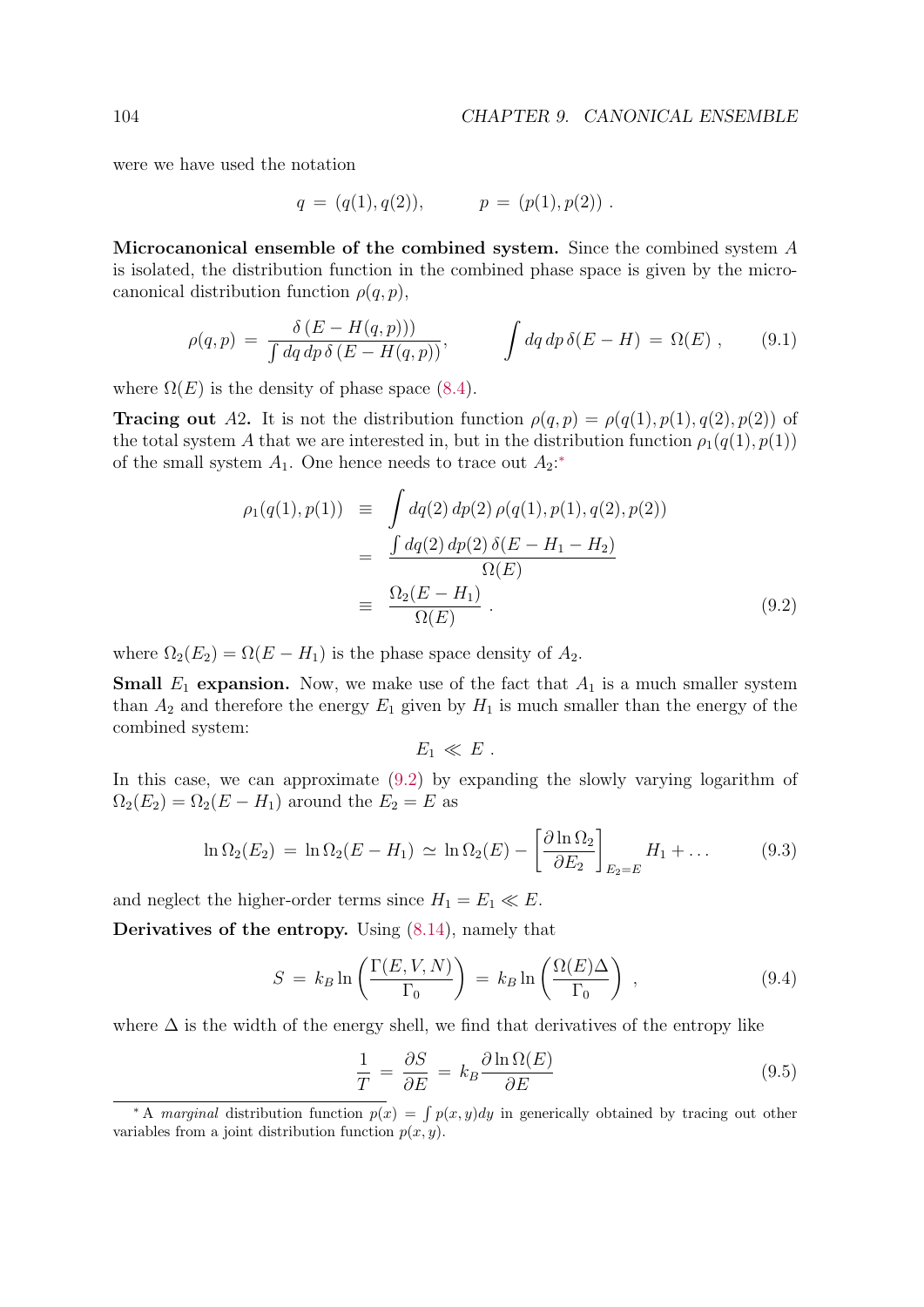can be taken with respect to the logarithm of the phase space density  $\Omega(E)$ .

**Boltzmann factor.** Using (9.5) for the larger system  $A_2$  we may rewrite (9.3) as

$$
\Omega_2(E - H_1) = \exp\left[\ln \Omega_2(E) - \frac{\partial \ln \Omega_2(E_2)}{\partial E_2}\Big|_{E_2 = E} H_1 + \dots\right]
$$
  
=  $\Omega_2(E) \exp\left[-\frac{H_1}{k_B T_2}\right]$ .

The temperature  $T_2$  of the heat reservoir  $A_2$  by whatever small amount of energy the large system  $A_2$  gives to the small system  $A_1$ . Both systems are thermally coupled, such that  $T_1 = T_2 = T$ . We hence find with (9.2)

$$
\rho_1(q(1), p(1)) = \frac{\Omega_2(E)}{\Omega(E)} e^{-\frac{H_1}{k_B T}} \propto e^{-\frac{H_1}{k_B T}}.
$$
\n(9.6)

The factor  $\exp[-H_1/(k_BT)]$  is called the *Boltzmann factor*.

Distribution function of the canonical ensemble. The prefactor  $\Omega_2(E)/\Omega(E)$  in (9.6) is independent of  $H_1$ . We may hence obtain the the normalization of  $\rho_1$  alternatively by integrating over the phase space of  $A_1$ :

$$
\rho_1(q(1), p(1)) = \frac{e^{-\beta H_1(q(1), p(1))}}{\int dq(1) dp(1) e^{-\beta H_1(q(1), p(1))}} \Bigg|, \qquad \beta = \frac{1}{k_B T} \,. \tag{9.7}
$$

#### 9.1.1 Boltzmann factor

The probability  $P_{\alpha}$  of finding the system  $A_1$  (which is in thermal equilibrium with the heat reservoir  $A_2$ ) in a microstate  $\alpha$  with energy  $E_{\alpha}$  is given by

$$
P_{\alpha} = \frac{e^{-\beta E_{\alpha}}}{\sum_{\alpha} e^{-\beta E_{\alpha}}}
$$
 *Boltzmann distribution* (9.8)

when rewriting (9.7) in terms of  $P_{\alpha}$ .

- The number of states  $\Omega_2(E_2) = \Omega_2(E H_1)$  accessible to the reservoir is a rapidly increasing function of its energy.
- The number of states  $\Omega_2(E_2) = \Omega_2(E H_1)$  accessible to the reservoir decreases therefore rapidly with increasing  $E_1 = E - E_2$ . The probability of finding states with large  $E_1$  is accordingly also rapidly decreasing.

The exponential dependence of  $P_{\alpha}$  on  $E_{\alpha}$  in equation (9.8) expresses this fact in mathematical terms.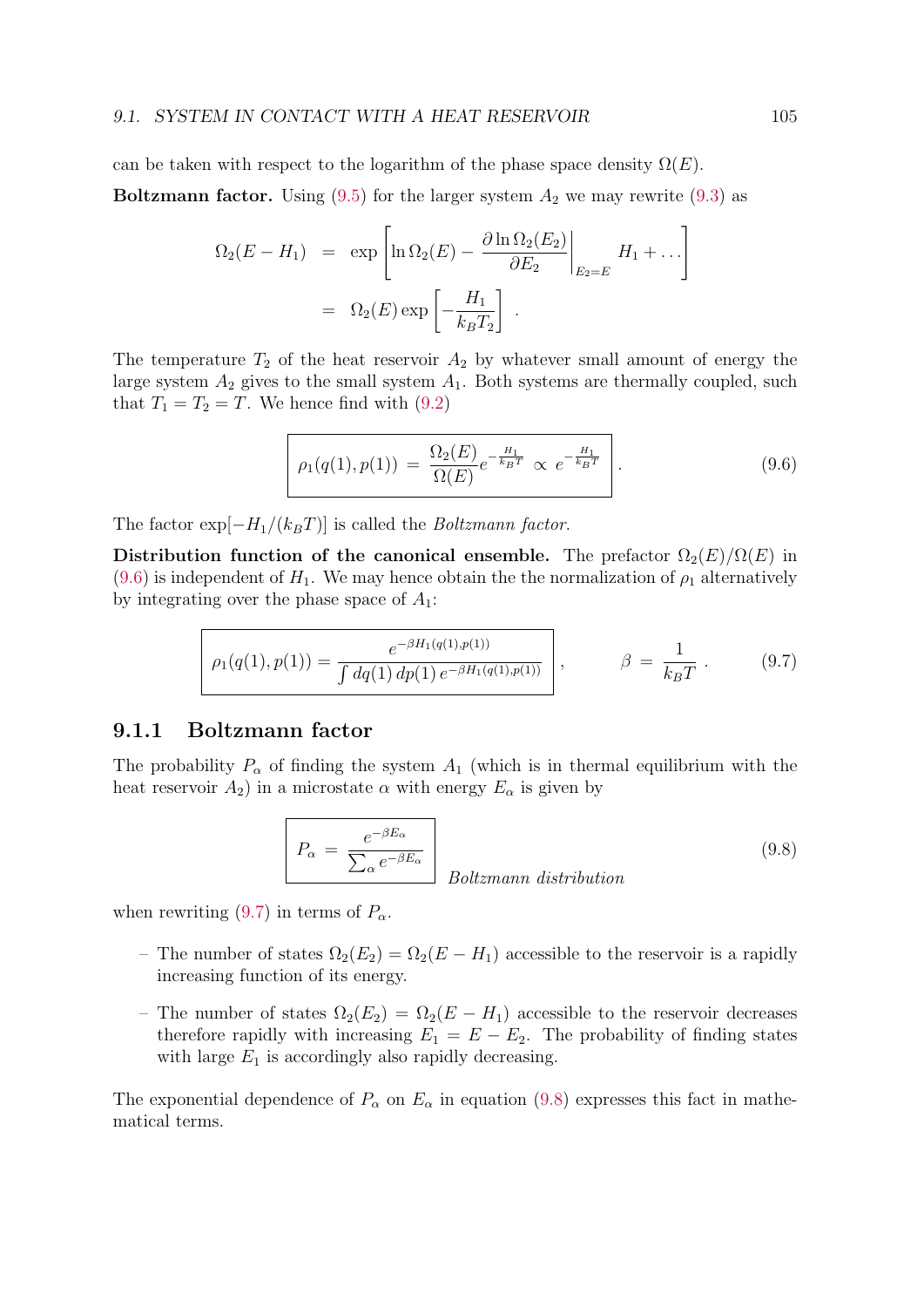Example. Suppose a certain number of states accessible to  $A_1$  and  $A_2$ for various values of their respective energies, as given in the figure, and that the total energy of the combined system is 1007.

- Let  $A_1$  be in a state  $\alpha$  with energy 6.  $E_2$  is then in one of the  $3 \cdot 10^5$  states with energy 1001.
- If  $A_1$  is in a state  $\gamma$  with energy 7, the reservoir must be in one of the  $1 \cdot 10^5$  states with energy 1000.



The number of realizations of states

with  $E_1 = 6$  the ensemble contains is hence much higher than the number of realization of state with  $E_1 = 7$ .

Canonical ensemble. An ensemble in contact with a heat reservoir at temperature T is called a *canonical ensemble*, with the Boltzmann factor  $\exp(-\beta E_{\alpha})$  describing the canonical distribution (9.8).

Energy distribution function. The Boltzmann distribution (9.8) provides the probability  $P_{\alpha}$  to find an individual microstates  $\alpha$ . There are in general many microstates in a given energy, for which

$$
P(E) = \sum_{E < E_{\alpha} < E + \Delta} P_{\alpha} \propto \Omega(E) \, e^{-\beta E} \,, \quad (9.9)
$$



is the corresponding energy distribution function.  $\Omega(E) = \Omega_1(E)$  is, as usual, the density of phase space.

- $P(E)$  is rapidly decreasing for *increasing* energies due to the Boltzmann factor  $\exp(-\beta E_{\alpha}).$
- $P(E)$  is rapidly decreasing for *decreasing* energies due to the decreasing phase space density  $\Omega(E)$ .

The energy density is therefore sharply peaked. We will discuss the the width of the peak, viz the energy fluctuations, more in detail in Sect. 9.6.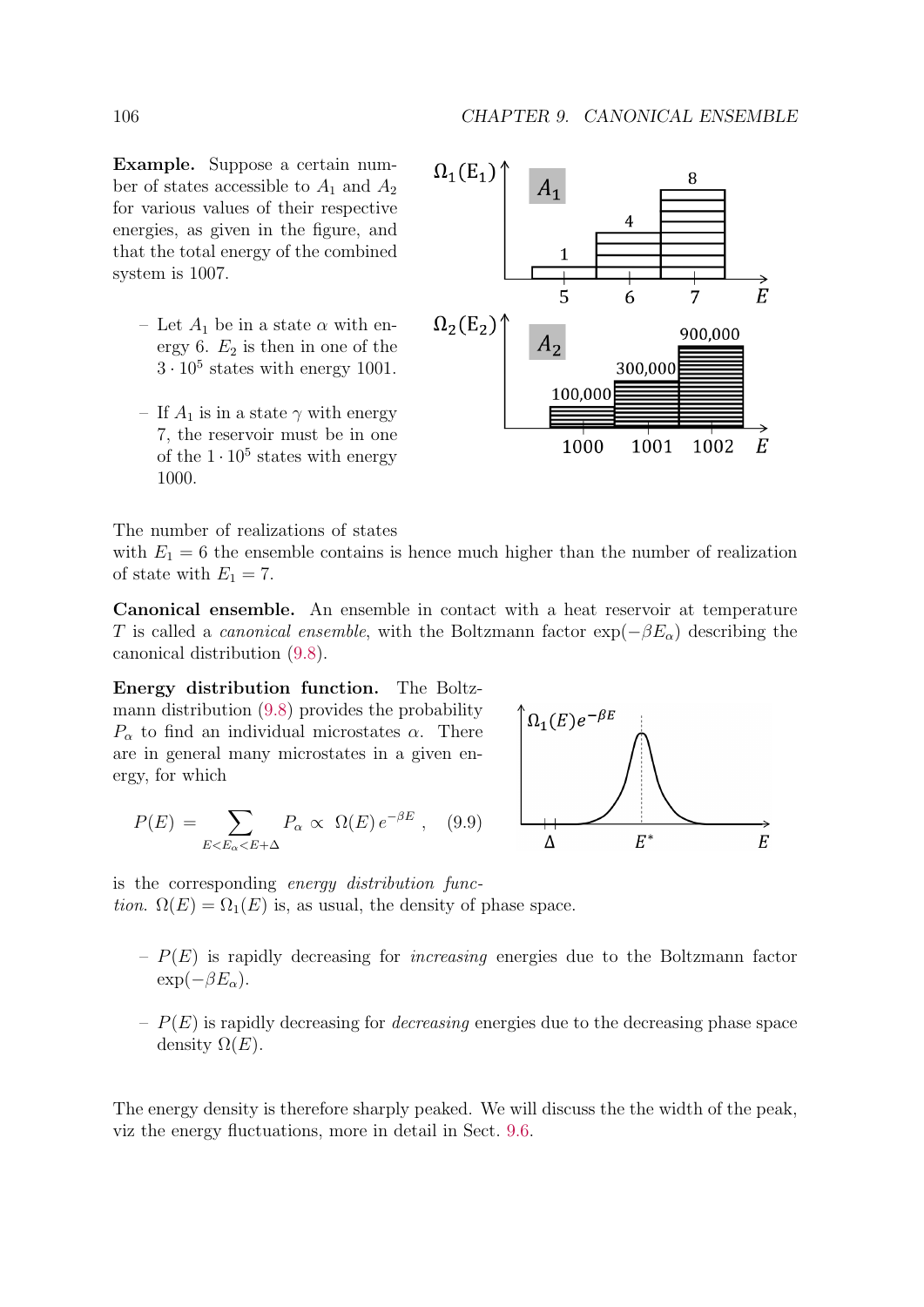### 9.2 Canonical partition function

We rewrite the distribution function  $(9.7)$  of the canonical ensemble as

$$
\rho(q,p) = \frac{e^{-\beta H(q,p)}}{\int d^{3N}q \, d^{3N}p \, e^{-\beta H(q,p)}} \;,
$$

where we dropped all the indices "1" for simplicity, though in fact we are still describing the properties of a "small" system (which is nevertheless macroscopically big) in thermal equilibrium with a heat reservoir.

Partition function. The canonical partition function ("kanonische Zustandssumme")  $Z_N$  is defined as

$$
Z_N = \int \frac{d^{3N}q \, d^{3N}p}{h^{3N}N!} e^{-\beta H(q,p)} \, . \tag{9.10}
$$

It is proportional to the canonical distribution function  $\rho(q, p)$ , but with a different normalization, and analogous to the microcanonical space volume  $\Gamma(E)$  in units of  $\Gamma_0$ :

$$
\frac{\Gamma(E)}{\Gamma_0} = \frac{1}{h^{3N} N!} \int_{E < H(q,p) < E + \Delta} d^{3N} q \, d^{3N} p
$$
\n
$$
= \int \frac{d^{3N} q \, d^{3N} p}{h^{3N} N!} \big( \Theta(E + \Delta - H) - \Theta(E - H) \big) \;,
$$

where  $\Theta$  is the step function.

Free energy. We will show that it is possible to obtain all thermodynamic observables by differentiating the partition function  $Z_N$ . We will prove in particular that

$$
F(T, V, N) = -k_B T \ln Z_N(T) \bigg|, \qquad Z_N = e^{-\beta F(T, V, N)}, \qquad (9.11)
$$

where  $F(T, V, N)$  is the Helmholtz free energy.

**Proof.** In order to proof  $(9.11)$  we perform the differentiation

$$
\frac{\partial}{\partial \beta} \ln Z_N = \frac{1}{Z_N} \frac{\partial Z_N}{\partial \beta}
$$
  
\n
$$
= \left[ \frac{\partial}{\partial \beta} \int \frac{dqdp}{h^{3N} N!} e^{-\beta H} \right] / \left[ \int \frac{dqdp}{h^{3N} N!} e^{-\beta H} \right]
$$
  
\n
$$
= \frac{\int dqdp \, (-H) e^{-\beta H}}{\int dqdp \, e^{-\beta H}}
$$
  
\n
$$
= -\langle H \rangle = -U.
$$

where we have used the shortcut  $dqdp = d^{3N}qd^{3N}p$  and that  $\langle H \rangle = E = U$  is the internal energy.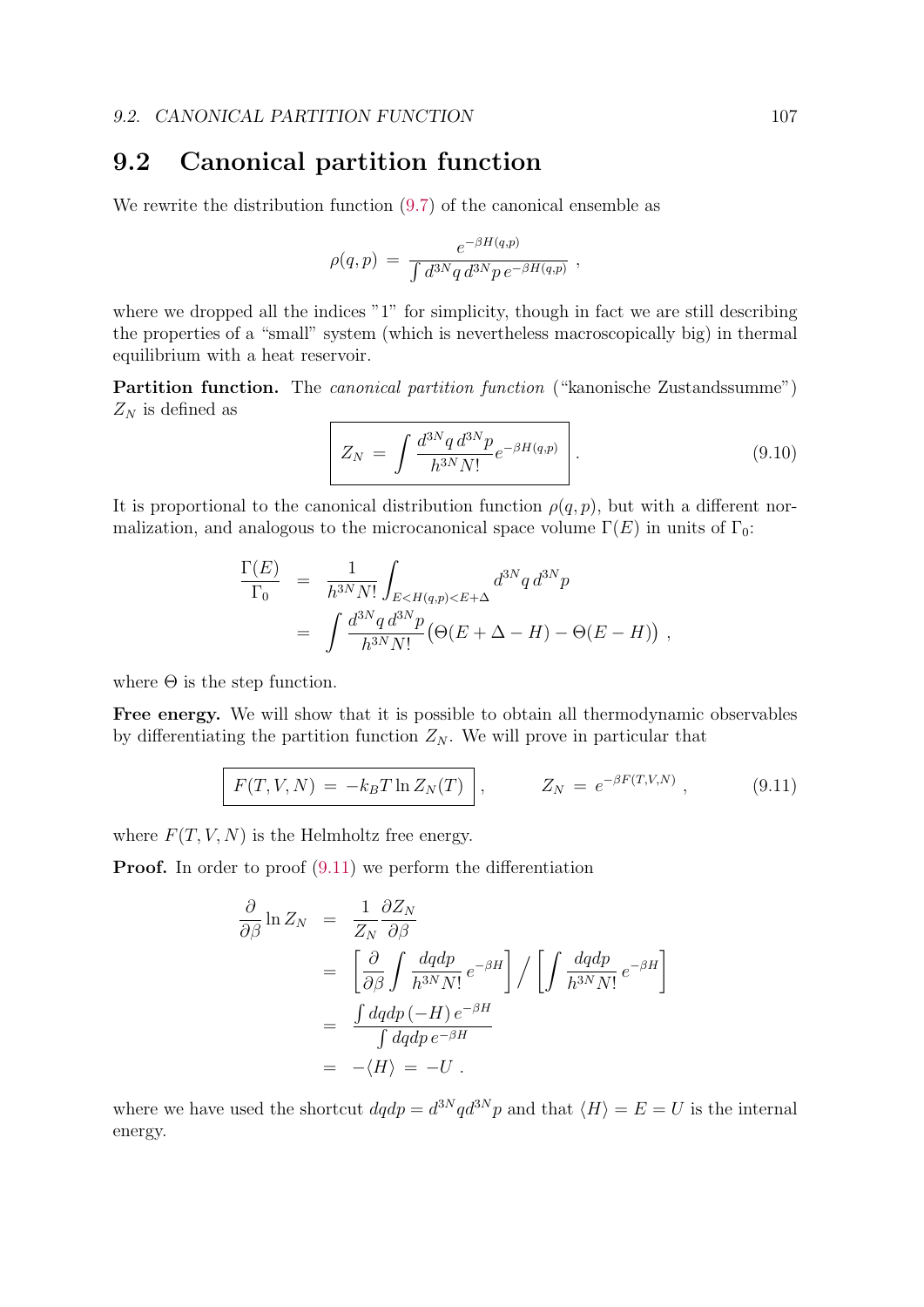With (5.13), namely that  $U = \partial(\beta F)/\partial\beta$ , we find that

$$
-\frac{\partial}{\partial \beta} \ln Z_N = U = \frac{\partial}{\partial \beta} (\beta F), \qquad \ln Z_N = -\beta F, \qquad \boxed{Z_N = e^{-\beta F}},
$$

which is what we wanted to prove.

**Integration constant.** Above derivation allows to identify  $\ln Z_N = -\beta F$  only up to an integration constant (or, equivalently,  $Z_N$  only up to a multiplicative factor). Setting this constant to zero results in the correct result for the ideal gas, as we will show lateron in Sect. 9.5.

**Thermodynamic properties.** Once the partition function  $Z_N$  and the free energy  $F(T, V, N) = -k_B T \ln Z_N(T, V, N)$  are calculated, one obtains the pressure P, the entropy S and the chemical potential  $\mu$  as usual via

$$
P = -\left(\frac{\partial F}{\partial V}\right)_{T,N}, \qquad S = -\left(\frac{\partial F}{\partial T}\right)_{V,N}, \qquad \mu = \left(\frac{\partial F}{\partial N}\right)_{T,V}.
$$

**Specific heat.** The specific heat  $C_V$  is given in particular by

$$
\frac{C_V}{T} = \left(\frac{\partial S}{\partial T}\right)_V = -\frac{\partial^2 F}{\partial T^2} = \frac{\partial^2}{\partial T^2} \left(k_B T \ln Z_N\right),\tag{9.12}
$$

where we have used  $F = -k_BT \ln Z_N$ .

### 9.3 Canonical vs. microcanonical ensemble

We have seen that the calculations in the microcanonical and canonical ensembles reduce to a phase space integration and a calculation of a thermodynamic potential:

|               | Microcanonical ensemble                                                                                                                   | Canonical ensemble  |  |
|---------------|-------------------------------------------------------------------------------------------------------------------------------------------|---------------------|--|
| Phase space   | Density of states:                                                                                                                        | Partition function: |  |
| integration   | $\Omega_N(E) = \int d^{3N}q \, d^{3N}p \, \delta(E-H) \left[ Z_N(T) = \int \frac{d^{3N}q \, d^{3N}p}{h^{3N}N!} e^{-\beta H(q,p)} \right]$ |                     |  |
| Thermodynamic |                                                                                                                                           |                     |  |
| potential     | $S(E, V, N) = k_B \ln \left( \frac{\Omega_N(E) \Delta}{h^{3N} N!} \right)$ $F(T, V, N) = -k_B T \ln Z_N(T)$                               |                     |  |

**Laplace transforms.** The relation between the density of states  $\Omega_N(E)$  and the partition function  $Z_N(T)$  can be defined as a Laplace transformation in the following way. We use the definition (9.1) of the density of states  $\Omega(E)$ ,

$$
\int dq \, dp \, \delta(E - H) = \Omega(E), \qquad H = H(q, p) ,
$$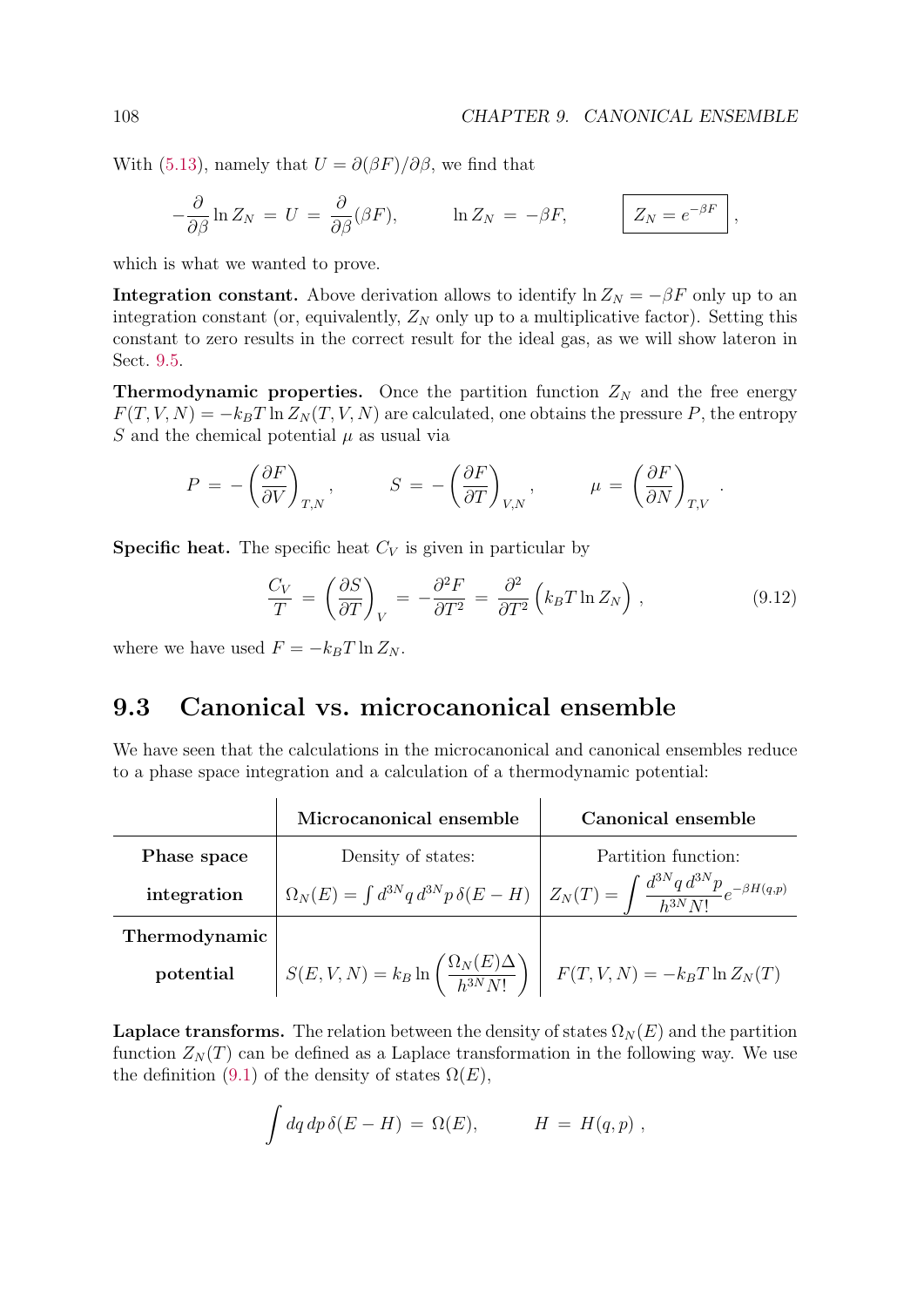#### 9.4. ADDITIVITY OF  $F(T, V, N)$  109

in order to obtain

$$
\left| \int_0^\infty \frac{dE \, e^{-\beta E}}{h^{3N} N!} \Omega_N(E) \right| = \int d^{3N} q \, d^{3N} p \int_0^\infty \frac{dE \, e^{-\beta E}}{h^{3N} N!} \delta(E - H) \n= \int \frac{d^{3N} q \, d^{3N} p}{h^{3N} N!} e^{-\beta H(q, p)} = \boxed{Z_N(T)}.
$$
\n(9.13)

We have thus shown that  $Z_N(T)$  is the Laplace transform<sup>†</sup> of  $\Omega_N(E)$ .

Additive Hamilton functions. In both the microcanonical and in the canonical ensemble we have to perform an integration which is usually difficult. When the Hamilton function is additive,  $H = \sum_i H_i$ , the integration in the canonical ensemble can be factorized, which is not the case for the microcanonical ensemble. Therefore, it is usually easier to calculate in the canonical ensemble than in the microcanonical ensemble.

# 9.4 Additivity of  $F(T, V, N)$

An important property of the free energy is that it has to be *additive*.

Non-interacting systems. Let us consider two systems in thermal equilibrium. Neglecting the interaction among the systems, the total Hamilton function can be written as a sum of the Hamiltonians of the individual systems,

$$
\begin{array}{|c|c|c|}\n\hline\nN_1 & N_2 \\
V_1 & V_2\n\end{array}
$$
 T

$$
H = H_1 + H_2, \qquad N = N_1 + N_2 \; .
$$

Multiplication of partition functions. The partition function of the total system is

$$
Z_N(T,V) = \frac{1}{h^{3N} N_1! N_2!} \int d^{3N}q \, d^{3N}p \, e^{-\beta(H_1 + H_2)} \,,
$$

where have made use of the fact that there is not exchange of particles between the two systems. The factor in the denominator is therefore proportional to  $N_1!N_2!$  and NOT to N!. It then follows that the partition function factorizes,

$$
Z_N(T, V) = \frac{1}{h^{3N_1} N_1!} \int d^{3N_1} q \, d^{3N_1} p \, e^{-\beta H_1(q_1, p_1)}
$$
  
 
$$
\times \frac{1}{h^{3N_2} N_2!} \int d^{3N_2} q \, d^{3N_2} p \, e^{-\beta H_2(q_2, p_2)}
$$
  
 
$$
= Z_{N_1}(T, V_1) \, Z_{N_2}(T, V_2) \ ,
$$

and that the free energy  $F = -k_BT \ln Z_N$  is additive:

$$
F(T, V, N) = F_1(T, V_1, N_1) + F_2(T, V_2, N_2) .
$$

<sup>&</sup>lt;sup>†</sup> The Laplace transform  $F(s)$  of a function  $f(t)$  is defined as  $F(s) = \int_0^\infty f(t) \exp(-st) dt$ .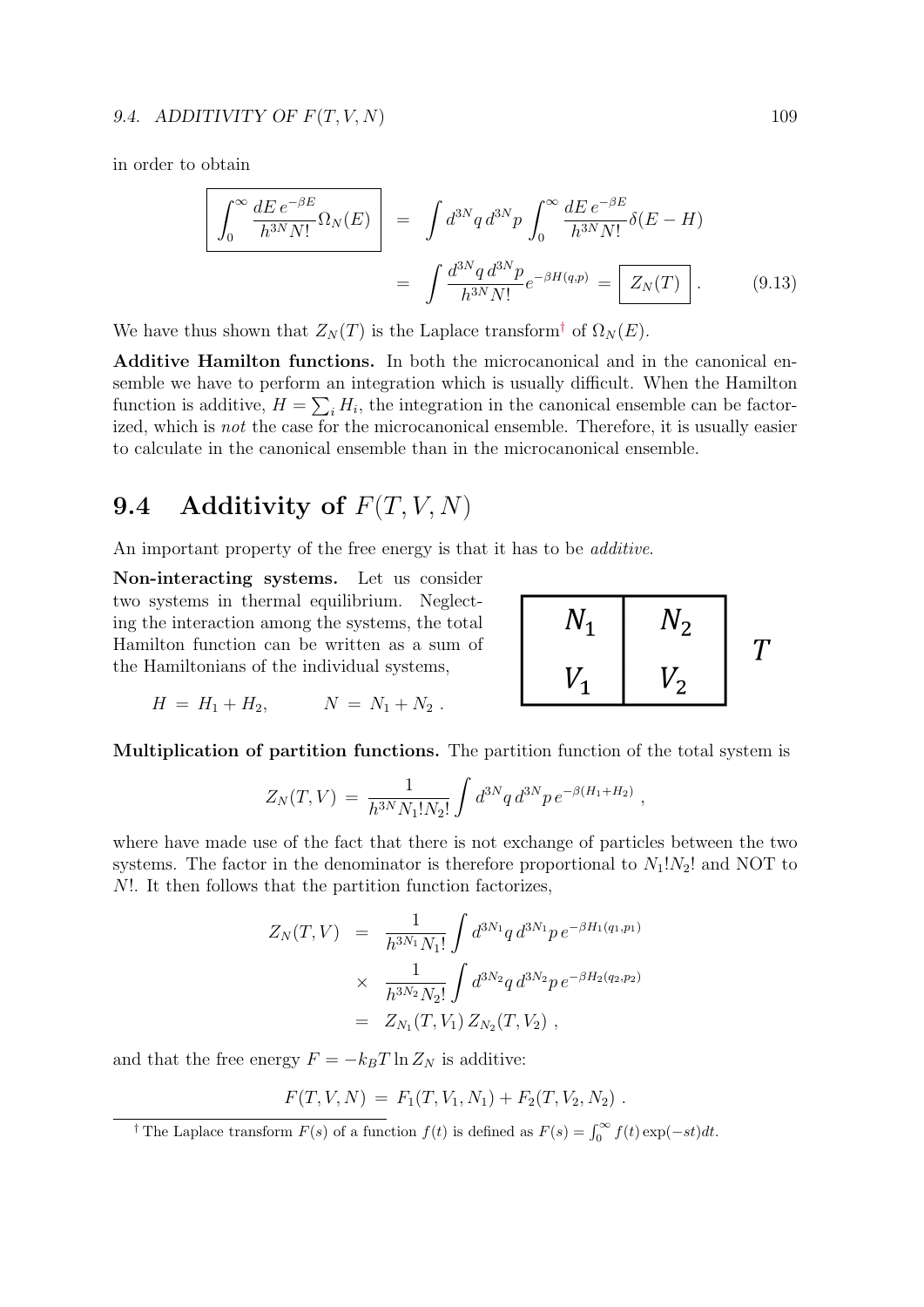Convolution of densities of states. That the overall partition function factorizes follows also from the fact that the density of states  $\Omega(E)$  of the combined system,

$$
\Omega(E) = \int d^{3N}q \, d^{3N}p \, \delta(E - H_1 - H_2)
$$
  
= 
$$
\int d^{3N_1}q \, d^{3N_1}p \, d^{3N_2}q \, d^{3N_2}p \int dE_2 \, \delta(E - H_1 - E_2) \, \delta(E_2 - H_2)
$$
  
= 
$$
\int dE_2 \, \Omega_1(E - E_2) \, \Omega_2(E_2) ,
$$

is given by the (convolution) of the density of states  $\Omega_i(E_i)$  of the individual systems. Using the representation (9.13) for the partition function we obtain<sup> $\ddagger$ </sup>

$$
Z_N = \int \frac{dE e^{-\beta E}}{h^{3N} N_1! N_2} \Omega(E)
$$
  
= 
$$
\int \frac{dE e^{-\beta(E_1+E_2)}}{h^{3N} N_1! N_2!} \int dE_2 \underbrace{\Omega_1(E-E_2)}_{\Omega_1(E_1)} \Omega_2(E_2) .
$$

A change of the integration variable from  $dE$  to  $dE_1$  then leads again to

$$
Z_N(T, V) = Z_{N_1}(T, V_1) Z_{N_2}(T, V_2).
$$
\n(9.14)

Note that this relation is only valid if  $H = H_1 + H_2$  and  $H_{12} = 0$ .

## 9.5 Ideal gas in the canonical ensemble

We consider now the ideal gas in the canonical ensemble, for which the Hamilton function,

$$
H = \sum_{i=1}^{N} \frac{\vec{p_i}^2}{2m}, \qquad Z_N(T, V) = \int \frac{d^{3N} q \, d^{3N} p}{h^{3N} N!} e^{-\beta \sum_{i=1}^{N} \vec{p_i}^2 / (2m)}, \qquad (9.15)
$$

contains just the kinetic energy.

**Factorization.** The integral leading to  $Z_N$  factorizes in  $(9.15)$ :

$$
Z_N(T, V) = \frac{V^N}{N!} \left( \int_{-\infty}^{+\infty} \frac{dp}{h} e^{-\beta \frac{p^2}{2m}} \right)^{3N}
$$
  
= 
$$
\frac{V^N}{N!} \left( \int_{-\infty}^{+\infty} \frac{\sqrt{2k_B T m}}{h} e^{-x^2} dx \right)^{3N},
$$
 (9.16)

where we have used the variable substitution

$$
x^{2} = \frac{p^{2}}{2k_{B}Tm}, \qquad dx = \frac{dp}{\sqrt{2k_{B}Tm}}, \qquad \int_{-\infty}^{+\infty} dx \, e^{-x^{2}} = \sqrt{\pi} \,. \tag{9.17}
$$

<sup>&</sup>lt;sup>‡</sup> Note that a variable transfomation  $(E, E_2) \rightarrow (E_1, E_2)$  with a Jacobian determinant,  $\int dE dE_2 = \int dE_1 dE_2 |J|$ , where *J* is the respective Jacobian.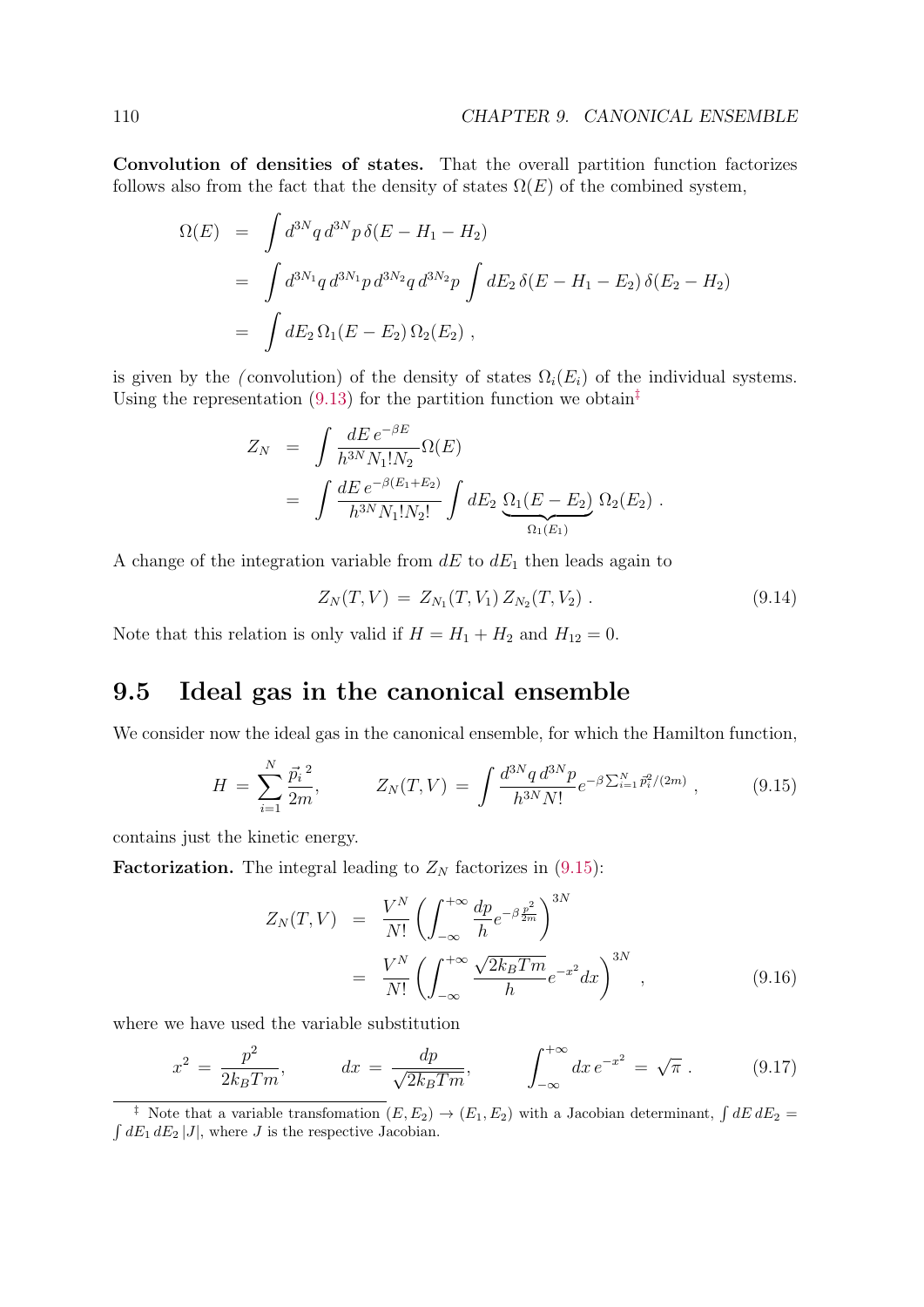**Thermal wavelength.** Evaluating  $(9.16)$  explicitly with the help of  $(9.17)$  we get

$$
Z_N(T,V) = \frac{V^N}{N!} \left( \frac{\sqrt{2\pi m k_B T}}{h} \right)^{3N} \equiv \frac{1}{N!} \left( \frac{V}{\lambda_T^3} \right)^N,
$$
(9.18)

where we have defined the *thermal wavelength*  $\lambda_T$  as

$$
\lambda_T = \frac{h}{\sqrt{2\pi m k_B T}}.
$$

For air (actually nitrogen,  $N_2$ , with  $m = 4.65 \cdot 10^{-26}$  kg) at  $T = 298$  K, the thermal wavelength is 0.19 A◦ , which is actually smaller than the Bohr radius. Quantum mechanical effects start to play a role only once  $\lambda_T$  becomes larger than the typical interparticle separation.

**Thermal momentum.** Heisenberg's uncertainty principle  $\Delta x \cdot \Delta p \sim h$  allows to define a thermal momentum  $p_T$  as

$$
p_T = \frac{h}{\lambda_T} = \sqrt{2\pi m k_B T}, \qquad \frac{p_T^2}{2m} = \pi k_B T = \frac{2\pi}{3} E_{kin}, \qquad E_{kin} = \frac{3}{2} k_B T,
$$

where we have used  $(3.5)$  for the average energy  $E_{kin}$  per particle. The thermal momentum  $p_T$  is hence of the same order of magnitude as the average momentum  $\bar{p}$  of the gas, as defined by  $E_{kin} = \bar{p}^2/(2m)$ , but not identical.

Free energy. From (9.18) we obtain (with  $\log N! \approx N \log N - N$ )

$$
F(T, V, N) = -k_B T \ln \left( \frac{1}{N!} \left( \frac{V}{\lambda_T^3} \right)^N \right)
$$
  
= 
$$
-k_B T \left( \ln \frac{1}{N!} + \ln \left( \frac{V}{\lambda_T^3} \right)^N \right)
$$
  
= 
$$
-k_B T \left( -N \ln N + N + N \ln \frac{V}{\lambda_T^3} \right)
$$
(9.19)

and hence

$$
F(T, V, N) = -Nk_BT \left\{ \ln \left( \frac{V}{N\lambda_T^3} \right) + 1 \right\}
$$

for the free energy of the ideal gas.

Entropy. Using

$$
\frac{\partial \lambda_T}{\partial T} = \frac{-\lambda_T}{2T}, \qquad \frac{\partial}{\partial T} \ln \left( \frac{V}{N \lambda_T^3} \right) = -3 \frac{\partial \ln \lambda_T}{\partial T} = \frac{3}{2T}
$$

we then have

$$
S = -\left(\frac{\partial F}{\partial T}\right)_{V,N} = Nk_B \left[\ln\left(\frac{V}{N\lambda_T^3}\right) + 1\right] + Nk_B T \left[\frac{3}{2T}\right] ,
$$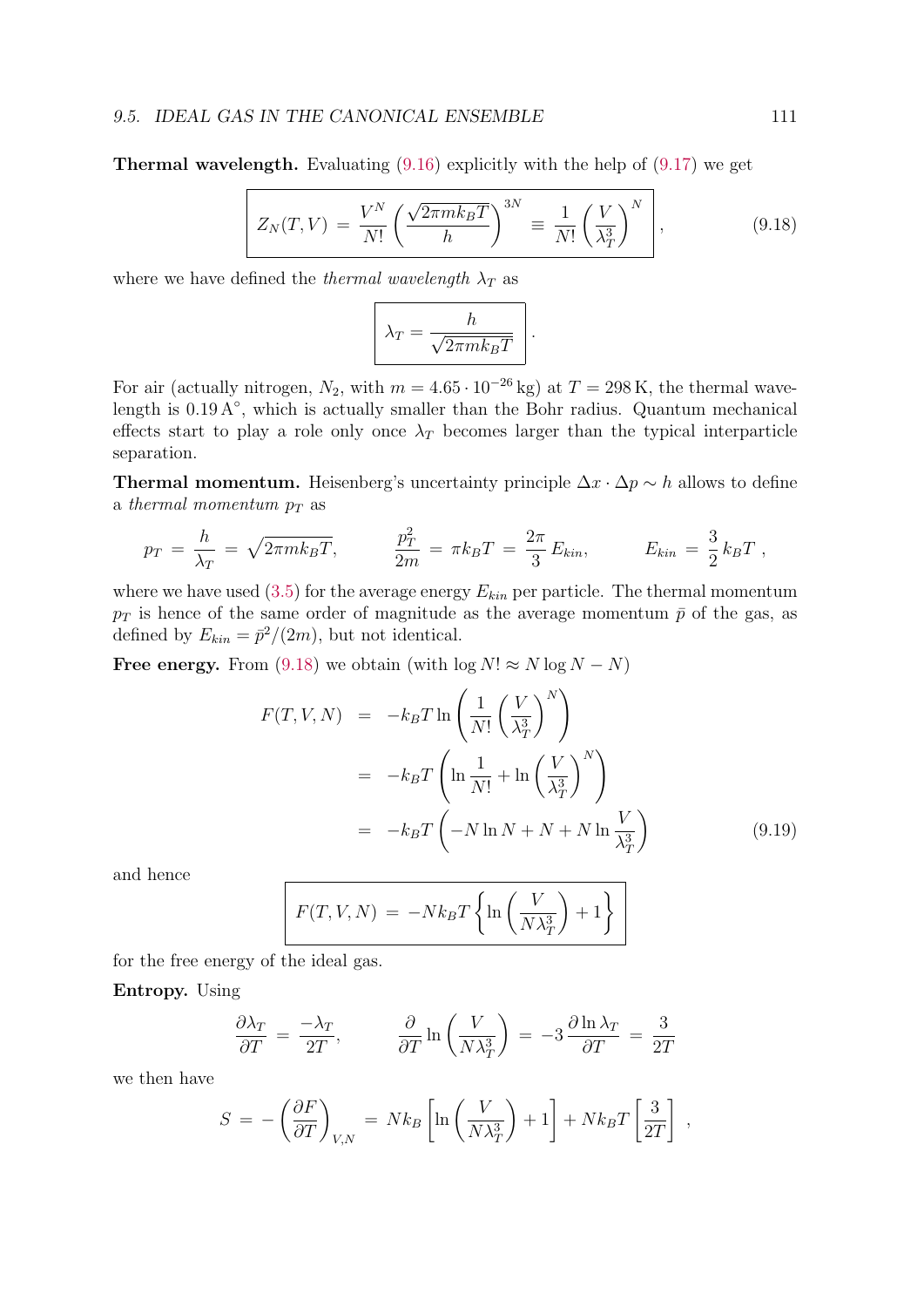which results in the *Sackur-Tetrode equation* 

$$
S = \left[ Nk_B \left\{ \ln \frac{V}{N\lambda_T^3} + \frac{5}{2} \right\} \right].
$$
 (9.20)

Comparing (9.20) with (8.25), namely with the microcanonical Sackur-Tetrode equation

$$
S = k_B N \left\{ \ln \left[ \left( \frac{4 \pi m E}{3 h^2 N} \right)^{3/2} \frac{V}{N} \right] + \frac{5}{2} \right\},\,
$$

one finds that they coincide when  $E/N = 3k_BT/2$ .

**Chemical potential.** The chemical potential  $\mu$  is

$$
\mu = \left(\frac{\partial F}{\partial N}\right)_{T,V} = -k_B T \left[\ln \frac{V}{N\lambda_T^3} + 1\right] + Nk_B T \left[\frac{V}{N\lambda_T^3} \cdot \frac{\lambda_T^3}{V}\right]
$$

$$
= \left[-k_B T \ln \left(\frac{V}{N\lambda_T^3}\right)\right].
$$

The previous expressions were much simpler obtained than when calculated in the microcanonical ensemble.

Equivalence of ensembles. In the thermodynamic limit the average value of an observable is in general *independent* of the ensemble (microcanonical or canonical).

$$
N \to \infty
$$
,  $V \to \infty$ ,  $\frac{N}{V} = \text{const.}$ 

is taken. One therefore usually chooses the ensemble that is easier to work with.

**Fluctuations of observables.** Fluctuations of observables,  $\langle A^2 \rangle - \langle A \rangle^2$ , may however be ensemble dependent! An example for an observable for which this is the case is the energy, which is constant, by definition, in the microcanonical ensemble, but distributed according to (9.9) in the canonical ensemble.

# 9.6 Energy fluctuations

We evaluated the representation  $(9.12)$  for the specific heat in a first step:

$$
\frac{C_V}{T} = \frac{\partial^2}{\partial T^2} \Big[ k_B T \ln Z_n \Big]
$$
  
\n
$$
= \frac{\partial}{\partial T} \Big[ k_B \ln Z_n + \frac{k_B T}{Z_N} \frac{\partial Z_n}{\partial \beta} \frac{\partial \beta}{\partial T} \Big] \qquad \frac{\partial \beta}{\partial T} = \frac{-1}{k_B T^2}
$$
  
\n
$$
= \frac{\partial}{\partial T} \Big[ k_B \ln Z_n - \frac{1}{T Z_N} \frac{\partial Z_n}{\partial \beta} \Big].
$$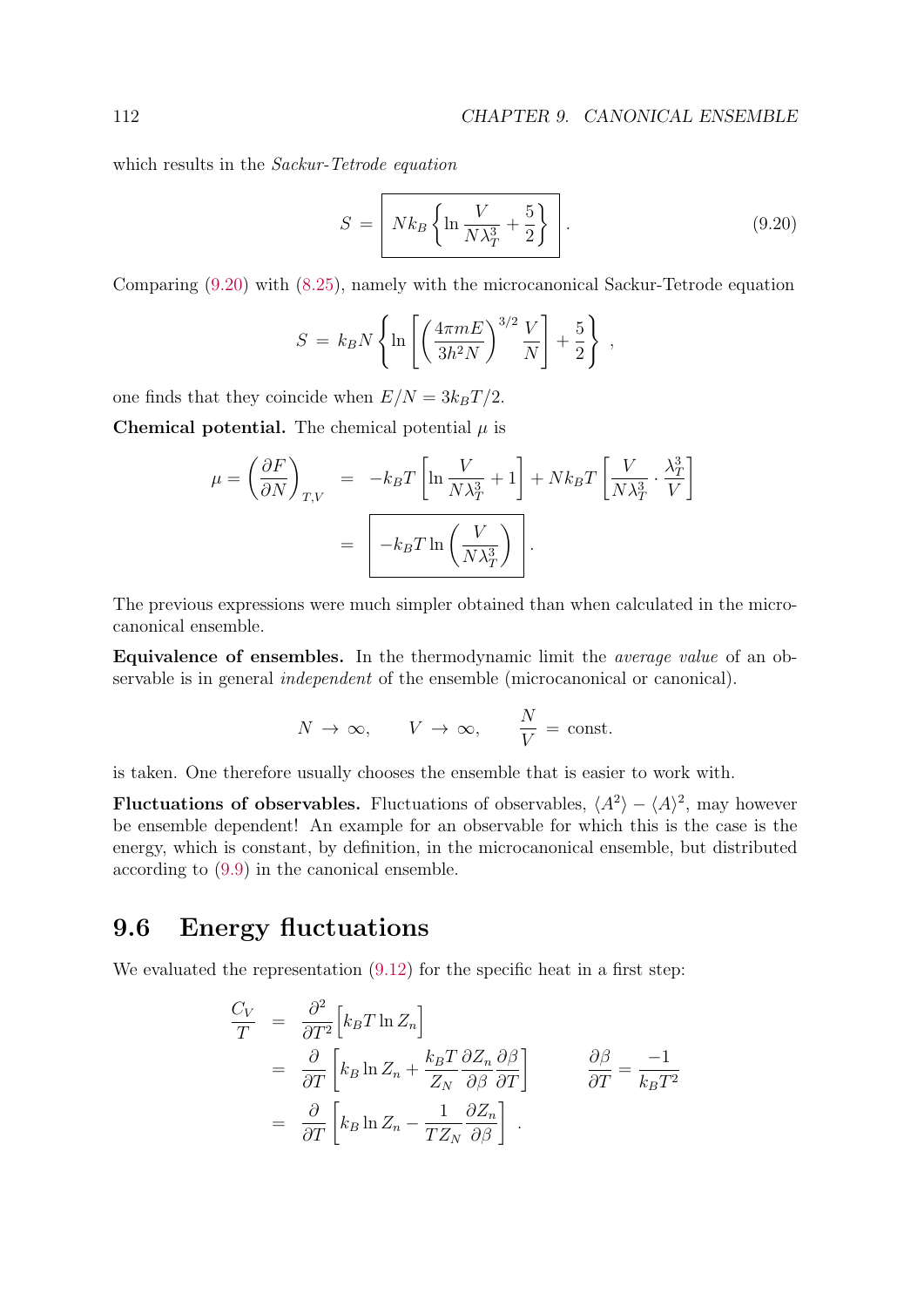viz to

**Second derivatives.** The remaining derivative with respect to the temperature  $T$  are

$$
\frac{\partial}{\partial T} k_B \ln Z_n = \frac{-1}{T^2 Z_N} \frac{\partial Z_n}{\partial \beta}
$$
\n
$$
\frac{\partial}{\partial T} \frac{-1}{T Z_N} \frac{\partial Z_n}{\partial \beta} = \frac{1}{T^2 Z_N} \frac{\partial Z_n}{\partial \beta} + \left[ \frac{1}{T Z_N^2} \left( \frac{\partial Z_n}{\partial \beta} \right)^2 - \frac{1}{T Z_N} \frac{\partial^2 Z_n}{\partial \beta^2} \right] \frac{-1}{k_B T^2}.
$$

With the first two terms canceling each other We find

$$
C_V = \frac{1}{k_b T^2} \left[ \frac{1}{Z_N} \frac{\partial^2 Z_n}{\partial \beta^2} - \left( \frac{1}{Z_N} \frac{\partial Z_n}{\partial \beta} \right)^2 \right] \tag{9.21}
$$

for the specific heat  $C_v$  as a functions of derivatives of the partition function  $Z_N$ .

Derivatives of the partition function. The definition (9.10) for the partition function corresponds to

$$
\frac{1}{Z_N} \frac{\partial Z_n}{\partial \beta} = -\frac{\int \frac{d^{3N} q d^{3N} p}{h^{3N} N!} H e^{-\beta H(q, p)}}{\int \frac{d^{3N} q d^{3N} p}{h^{3N} N!} e^{-\beta H(q, p)}}, \qquad Z_N = \int \frac{d^{3N} q d^{3N} p}{h^{3N} N!} e^{-\beta H(q, p)},
$$
\n
$$
\frac{1}{Z_N} \frac{\partial Z_n}{\partial \beta} = -\langle E \rangle, \qquad \frac{1}{Z_N} \frac{\partial^2 Z_n}{\partial \beta^2} = \langle E^2 \rangle.
$$
\n(9.22)

Specific heat. Our results (9.21) and (9.22) lead to the fundamental relation

$$
C_V = \frac{1}{k_b T^2} \Big[ \langle E^2 \rangle - \langle E \rangle^2 \Big] \tag{9.23}
$$

between the specific heat  $C_V$  and the fluctuations  $\langle E^2 \rangle - \langle E \rangle^2$  of the energy.

- Both the specific heat  $C_V \sim N$  and the right-hand side of (9.23) are extensive. The later as a result of the central limit theorem discussed in Sect. 8.6, which states that the variance of independent processes are additive.
- The specific heat describes the energy exchange between the system and an heat reservoir. It hence makes that sense that  $C_V$  is proportional to the size of the energy fluctuations.

Relative energy fluctuations. The relative energy fluctuations,

$$
\frac{\sqrt{\langle E^2 \rangle - \langle E \rangle^2}}{\langle E \rangle} \sim \frac{1}{\sqrt{N}}\tag{9.24}
$$

vanish in the thermodynamic limit  $N \to \infty$ .

- The scaling relation (9.24) if a direct consequence of (9.23) and of the fact that both  $C_V$  and the internal energy  $U = \langle E \rangle$  are extensive.
- Eq. (9.24) is consistent with the demand that the canonical the microcanonical ensembles are equivalent in the thermodynamic limit  $N \to \infty$ . Energy fluctuations are absent in the microcanonical ensemble.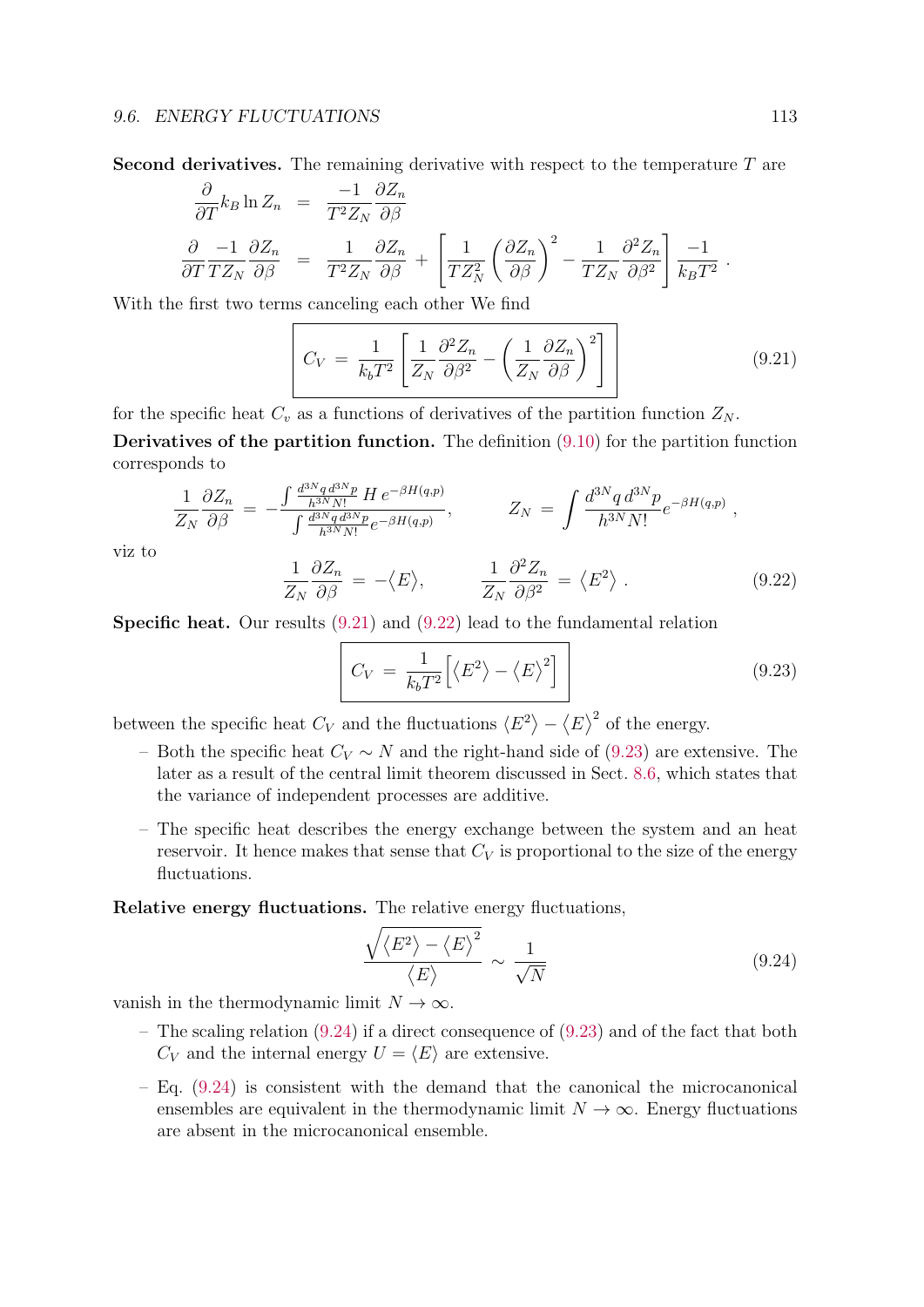## 9.7 Paramagnetism

We consider a system with  $N$  magnetic atoms per unit volume placed in an external magnetic field H. Each atom has an intrinsic magnetic moment  $\mu = 2\mu_0 s$  with spin  $s = 1/2$ .

Energy states. In a quantum-mechanical description, the magnetic moments of the atoms can point either parallel or anti-parallel to the magnetic field.

| state | alignment                       | moment | energy | probability                                                                          |
|-------|---------------------------------|--------|--------|--------------------------------------------------------------------------------------|
| $(+)$ | parallel to $\mathcal H$        | $+\mu$ |        | $-\mu \mathcal{H}$ $P_+ = c e^{-\beta \varepsilon_+} = c e^{+\beta \mu \mathcal{H}}$ |
|       | anti-parallel to ${\mathcal H}$ | $-\mu$ |        | $+\mu\mathcal{H}$ $P_{-} = ce^{-\beta\varepsilon_{-}} = ce^{-\beta\mu\mathcal{H}}$   |

We assume here that the atoms interact weakly. One can therefore a single atom as a small system and the rest of the atoms as a reservoir in the terms of a canonical ensemble.

**Mean magnetic moment.** We want to analyze the mean magnetic moment  $\langle \mu_{\mathcal{H}} \rangle$  per atom as a function of the temperature T:

$$
\langle \mu_{\mathcal{H}} \rangle = \frac{\mu e^{\beta \mu \mathcal{H}} - \mu e^{-\beta \mu \mathcal{H}}}{e^{\beta \mu \mathcal{H}} + e^{-\beta \mu \mathcal{H}}}, \qquad \bigg| \langle \mu_{\mathcal{H}} \rangle = \mu \tanh \frac{\mu \mathcal{H}}{k_B T} \bigg|,
$$

where we used that

$$
\tanh y = \frac{e^y - e^{-y}}{e^y + e^{-y}}, \qquad y = \beta \mu \mathcal{H} = \frac{\mu \mathcal{H}}{k_B T}.
$$

Magnetization. We define the *magnetization*, i.e. the mean magnetic moment per unit volume, as

$$
\langle M \rangle \, = \, N \langle \mu_{\mathcal{H}} \rangle
$$

and analyze its behavior in the limit of high- and of low temperatures.

**High-temperature expansion.** Large temperatures correspond to  $y \ll 1$  and hence to

$$
e^y = 1 + y + \dots,
$$
  $e^{-y} = 1 - y + \dots$ 

Then,

$$
\tanh y = \frac{(1+y+\ldots)-(1-y+\ldots)}{2} \approx y,
$$

so that

$$
\left(\langle \mu_{\mathcal{H}}\rangle\right) = \frac{\mu^2 \mathcal{H}}{k_B T}\right).
$$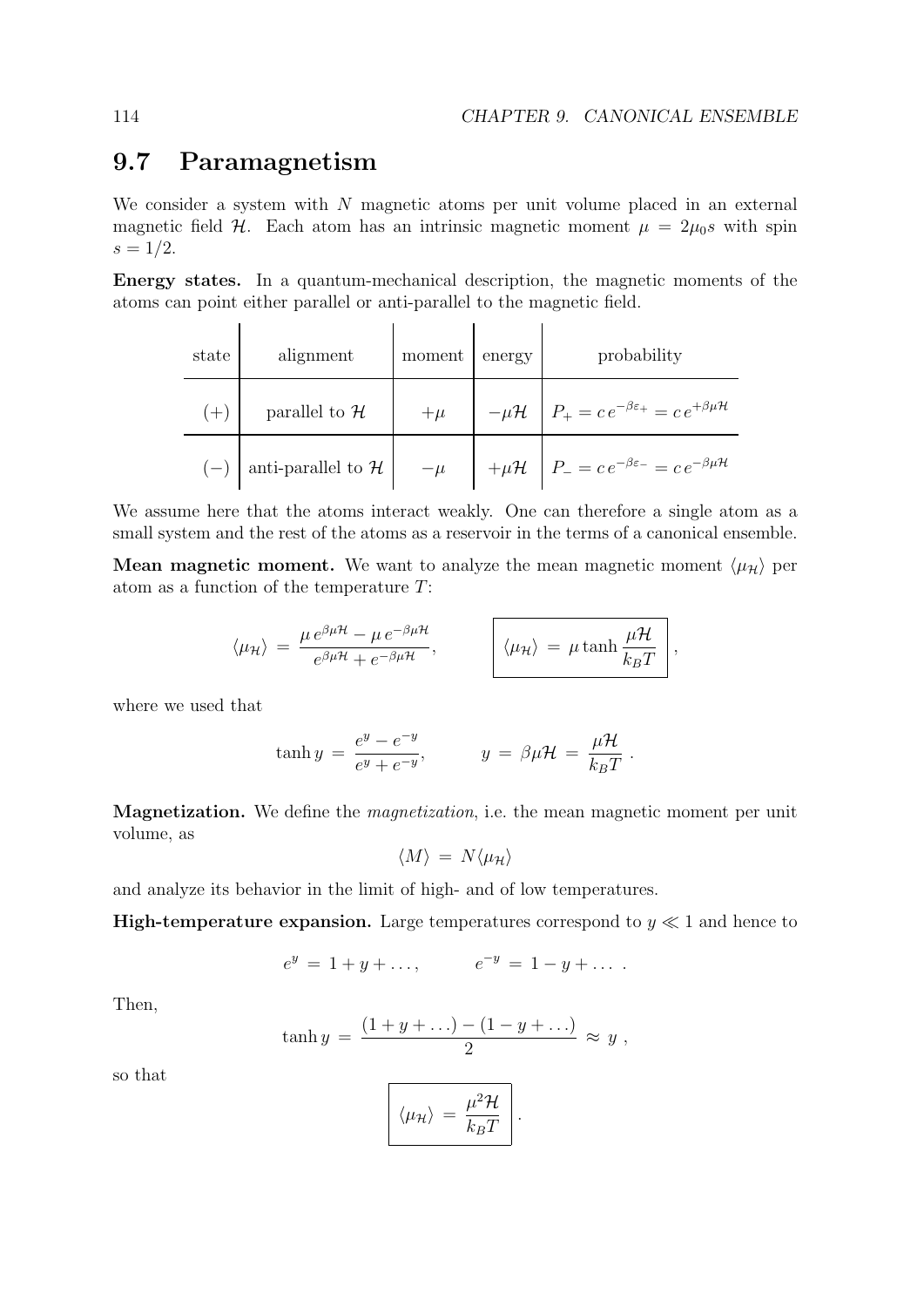**Curie Law.** For the magnetic susceptibility  $\chi$ , defined as  $\langle M \rangle = \chi \mathcal{H}$ , we then have

$$
\chi = \frac{N\mu^2}{k_B T}.
$$

At temperatures high compared to the magnetic energies,  $\chi \propto T^{-1}$  which is known as the Curie law.

Low-temperature expansion. Low temperatures correspond to  $y \gg 1$ ,

$$
e^y \gg e^{-y}, \qquad \tanh y \approx 1 ,
$$

and hence

$$
\langle \mu_{\mathcal{H}} \rangle = \mu, \qquad \langle M \rangle = N \mu \; .
$$

The magnetization saturates at the maximal value at low temperatures independent of H.